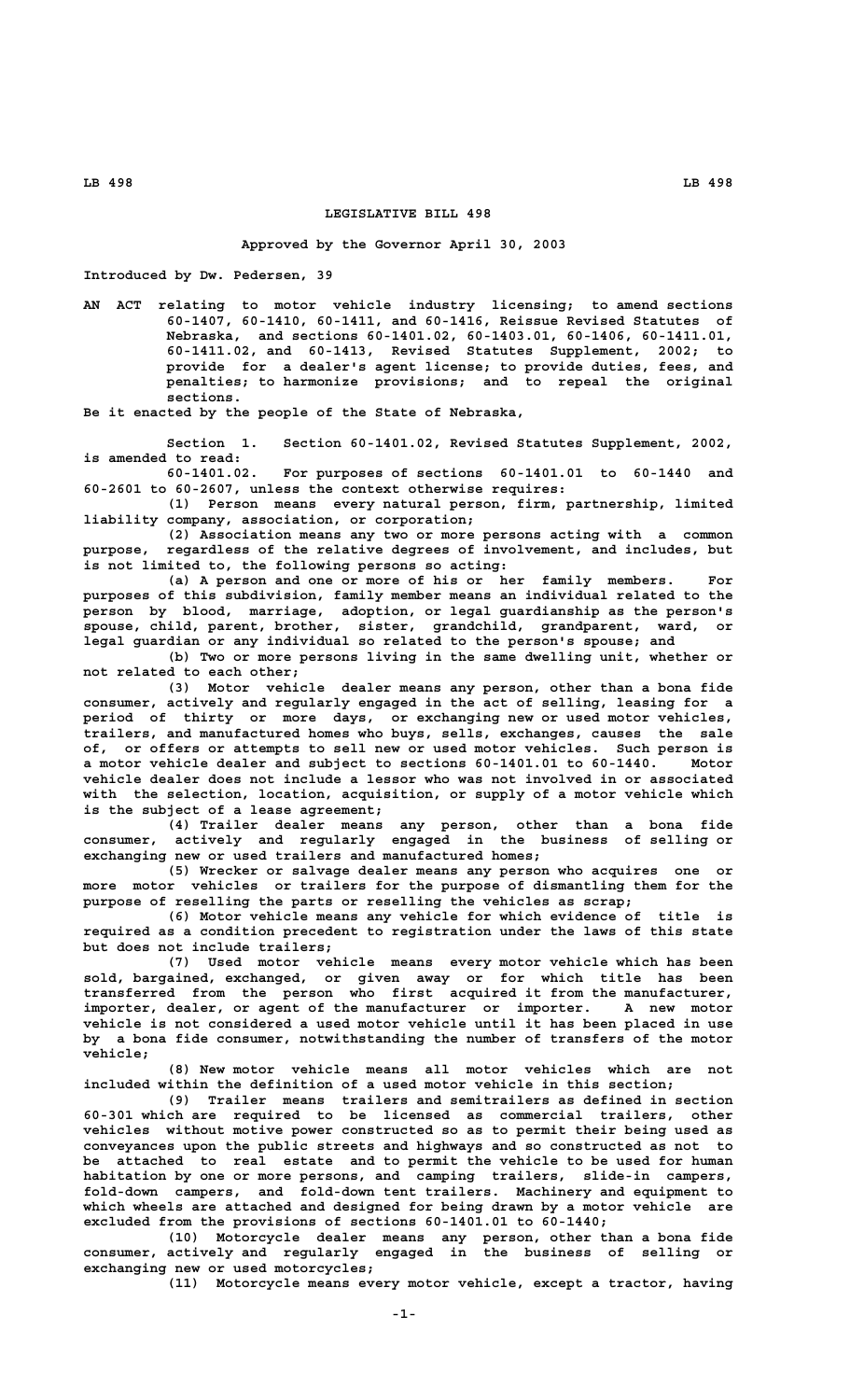**a seat or saddle for use of the rider and designed to travel on not more than three wheels in contact with the ground and for which evidence of title is required as a condition precedent to registration under the laws of this state;**

**(12) Auction means a sale of motor vehicles and trailers of types required to be registered in this state, except such vehicles as are eligible for registration pursuant to section 60-305.09, sold or offered for sale at which the price offered is increased by the prospective buyers who bid against one another, the highest bidder becoming the purchaser. The holding of a farm auction or an occasional motor vehicle or trailer auction of not more than two auctions in a calendar year does not constitute an auction subject to sections 60-1401.01 to 60-1440;**

**(13) Auction dealer means any person engaged in the business of conducting an auction for the sale of motor vehicles and trailers;**

**(14) Supplemental motor vehicle, trailer, motorcycle, or motor vehicle auction dealer means any person holding either a motor vehicle, trailer, motorcycle, or motor vehicle auction dealer's license engaging in the business authorized by such license at a place of business that is more than three hundred feet from any part of the place of business designated in the dealer's original license but which is located within the city or county described in such original license;**

**(15) Motor vehicle, motorcycle, or trailer salesperson means any person who, for a salary, commission, or compensation of any kind, is employed directly by only one specified licensed Nebraska motor vehicle dealer, motorcycle dealer, or trailer dealer, except when the salesperson is working for two or more dealerships with common ownership, to sell, purchase, or exchange or to negotiate for the sale, purchase, or exchange of motor vehicles, motorcycles, or trailers. A person owning any part of more than one dealership may be a salesperson for each of such dealerships. For purposes of this section, common ownership means that there is at least an eighty percent interest in each dealership by one or more persons having ownership in such dealership;**

**(16) Manufacturer means any person, resident or nonresident of this state, who is engaged in the business of distributing, manufacturing, or assembling new motor vehicles, trailers, or motorcycles and also has the same meaning as the term franchisor as used in sections 60-1401.01 to 60-1440;**

**(17) Factory representative means a representative employed by a person who manufactures or assembles motor vehicles, motorcycles, or trailers, or by a factory branch, for the purpose of promoting the sale of its motor vehicles, motorcycles, or trailers to, or for supervising or contacting, its dealers or prospective dealers in this state;**

**(18) Distributor means a person, resident or nonresident of this state, who in whole or in part sells or distributes new motor vehicles, trailers, or motorcycles to dealers or who maintains distributors or representatives who sell or distribute motor vehicles, trailers, or motorcycles to dealers and also has the same meaning as the term franchisor as used in sections 60-1401.01 to 60-1440;**

**(19) Finance company means any person engaged in the business of financing sales of motor vehicles, motorcycles, or trailers, or purchasing or acquiring promissory notes, secured instruments, or other documents by which the motor vehicles, motorcycles, or trailers are pledged as security for payment of obligations arising from such sales and who may find it necessary to engage in the activity of repossession and the sale of the motor vehicles, motorcycles, or trailers so pledged;**

**(20) Franchise means a contract between two or more persons when all of the following conditions are included:**

**(a) A commercial relationship of definite duration or continuing indefinite duration is involved;**

**(b) The franchisee is granted the right to offer and sell motor vehicles manufactured or distributed by the franchisor;**

**(c) The franchisee, as an independent business, constitutes a component of the franchisor's distribution system;**

**(d) The operation of the franchisee's business is substantially associated with the franchisor's trademark, service mark, trade name, advertising, or other commercial symbol designating the franchisor; and**

**(e) The operation of the franchisee's business is substantially reliant on the franchisor for the continued supply of motor vehicles, parts, and accessories;**

**(21) Franchisee means a new motor vehicle dealer who receives motor vehicles from the franchisor under a franchise and who offers and sells such motor vehicles to the general public;**

**(22) Franchisor means a person who manufactures or distributes motor**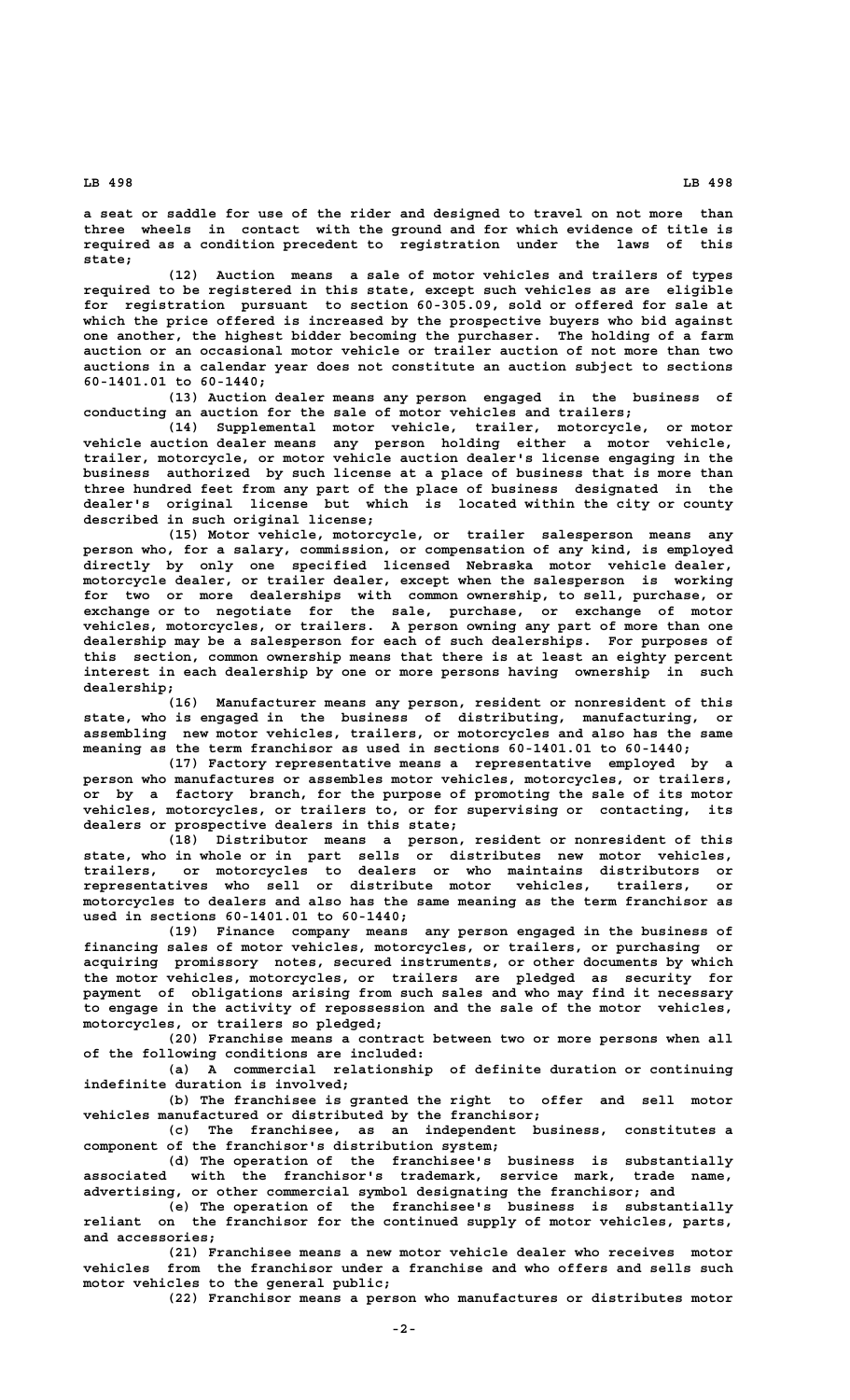**vehicles and who may enter into a franchise;**

**(23) Community means a franchisee's area of responsibility as stipulated in the franchise;**

**(24) Line-make means the motor vehicles that are offered for sale, lease, or distribution under a common name, trademark, service mark, or brand name of the franchisor or manufacturer of the motor vehicle;**

**(25) Consumer care means the performance, for the public, of necessary maintenance and repairs to motor vehicles;**

**(26) Sale, selling, and equivalent expressions mean the attempted act or acts either as principal, agent, or salesperson or in any capacity whatsoever of selling, bartering, exchanging, or otherwise disposing of or negotiating or offering or attempting to negotiate the sale, purchase, or exchange of or interest in any motor vehicle, trailer, or motorcycle, including the leasing of any motor vehicle, trailer, or motorcycle for a period of thirty or more days with a right or option to purchase under the terms of the lease;**

**(27) Established place of business means a permanent location within this state, easily accessible to the public, owned or leased by the applicant or a licensee for at least the term of the license year, and conforming with applicable zoning laws, at which the licensee conducts the business for which he or she is licensed and may be contacted by the public during posted reasonable business hours which shall be not less than forty hours per week. The established place of business shall have the following facilities: (a) Office space in a building or mobile home, which space shall be clean, dry, safe, and well lighted and in which shall be kept and maintained all books, records, and files necessary for the conduct of the licensed business, which premises, books, records, and files shall be available for inspection during regular business hours by any peace officer or investigator employed or designated by the board. Dealers shall, upon demand of the board's investigator, furnish copies of records so required when conducting any investigation of a complaint; (b) a sound and well-maintained sign which is legible from a public road and displayed with letters not less than eight inches in height and one contiguous area to display ten or more motor vehicles, motorcycles, or trailers in a presentable manner; (c) adequate repair facilities and tools to properly and actually service warranties on motor vehicles, motorcycles, or trailers sold at such place of business and to make other repairs arising out of the conduct of the licensee's business or, in lieu of such repair facilities, the licensee may enter into a contract for the provision of such service and file a copy thereof annually with the board and shall furnish to each buyer a written statement as to where such service will be provided as required by section 60-1417. The service facility shall be located in the same county as the licensee unless the board specifically authorizes the facility to be located elsewhere. Such facility shall maintain regular business hours and shall have suitable repair equipment and facilities to service and inspect the type of vehicles sold by the licensee. Investigators of the board may certify ongoing compliance with the service and inspection facilities or repair facilities; and (d) an operating telephone connected with a public telephone exchange and located on the premises of the established place of business with a telephone number listed by the public telephone exchange and available to the public during the required posted business hours. A mobile truck equipped with repair facilities to properly perform warranty functions and other repairs shall be deemed adequate repair facilities for trailers. The requirements of this subdivision shall apply to the place of business authorized under a supplemental motor vehicle, motorcycle, or trailer dealer's license;**

**(28) Retail, when used to describe a sale, means a sale to any person other than a licensed dealer of any kind within the definitions of this section;**

**(29) Factory branch means a branch office maintained in this state by a person who manufactures, assembles, or distributes motor vehicles, motorcycles, or trailers for the sale of such motor vehicles, motorcycles, or trailers to distributors or dealers or for directing or supervising, in whole or in part, its representatives in this state;**

**(30) Distributor representative means a representative employed by a distributor or distributor branch for the same purpose as set forth in the definition of factory representative in this section;**

**(31) Board means the Nebraska Motor Vehicle Industry Licensing Board;**

**(32) Scrap metal processor means any person engaged in the business of buying vehicles, motorcycles, or parts thereof for the purpose of remelting or processing into scrap metal or who otherwise processes ferrous or nonferrous metallic scrap for resale. No scrap metal processor shall sell**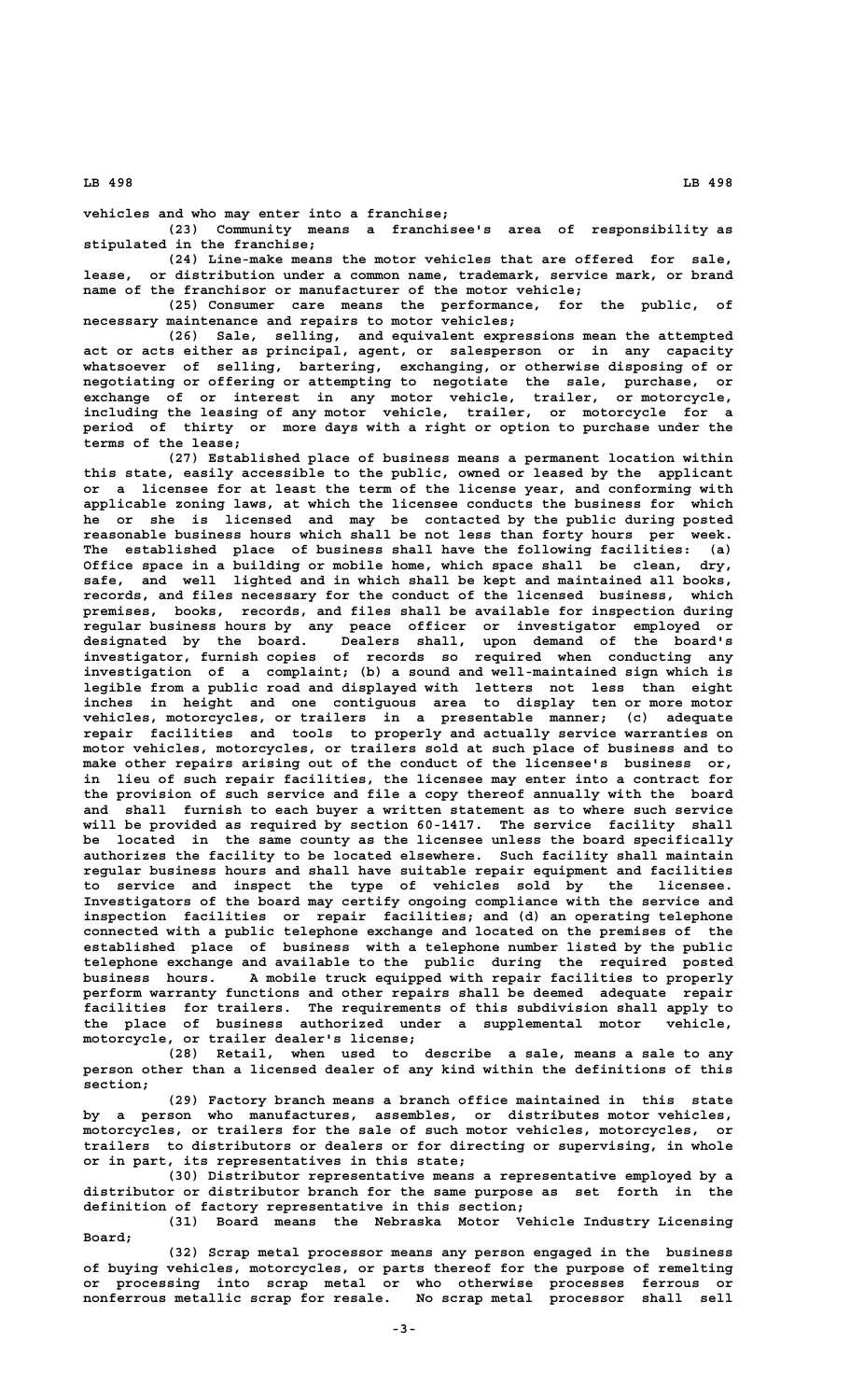**vehicles or motorcycles without obtaining a wrecker or salvage dealer license;**

**(33) Designated family member means the spouse, child, grandchild, parent, brother, or sister of the owner of a new motor vehicle dealership who, in the case of the owner's death, is entitled to inherit the ownership interest in the new motor vehicle dealership under the terms of the owner's will, who has been nominated in any other written instrument, or who, in the case of an incapacitated owner of such dealership, has been appointed by a court as the legal representative of the new motor vehicle dealer's property;**

**(34) Bona fide consumer means an owner of a motor vehicle, motorcycle, or trailer who has acquired such vehicle for use in business or for pleasure purposes, who has been granted a certificate of title on such motor vehicle, motorcycle, or trailer, and who has registered such motor vehicle, motorcycle, or trailer, all in accordance with the laws of the residence of the owner, except that no owner who sells more than eight registered motor vehicles, motorcycles, or trailers within a twelve-month period shall qualify as a bona fide consumer;**

**(35) Violator means a person acting without a license or** registration as required by sections 60-1401.01 to 60-1440; and

**(36) Manufactured home means a structure, transportable in one or more sections, which in the traveling mode is eight body feet or more in width or forty body feet or more in length or when erected on site is three hundred twenty or more square feet and which is built on a permanent chassis and designed to be used as a dwelling with or without a permanent foundation when connected to the required utilities and includes the plumbing, heating, air conditioning, and electrical systems contained in the structure, except that manufactured home includes any structure that meets all of the requirements of this subdivision other than the size requirements and with respect to which the manufacturer voluntarily files a certification required by the United States Secretary of Housing and Urban Development and complies with the standards established under the National Manufactured Housing Construction and Safety Standards Act of 1974, as amended, 42 U.S.C. 5401 et seq. Manufactured home also includes any manufactured home designed and manufactured with more** than one separate living unit for the purpose of multifamily living; and

 **\_\_\_\_\_\_\_\_\_\_\_\_\_\_\_\_\_\_\_\_\_\_\_\_\_\_\_\_\_\_\_\_\_\_\_\_\_\_\_\_\_\_\_\_\_\_\_\_\_\_\_\_\_\_\_\_\_\_\_\_\_\_\_\_\_\_\_\_ (37) Dealer's agent means a person who acts as a buying agent for \_\_\_\_\_\_\_\_\_\_\_\_\_\_\_\_\_\_\_\_\_\_\_\_\_\_\_\_\_\_\_\_\_\_\_\_\_\_\_\_\_\_\_\_\_\_\_\_\_\_\_\_\_\_\_\_\_\_\_\_\_\_\_\_\_\_\_\_\_\_\_\_\_ one or more motor vehicle dealers, motorcycle dealers, or trailer dealers.**

> **Nothing in sections 60-1401.01 to 60-1440 shall apply to the State of Nebraska or any of its agencies or subdivisions. No insurance company, finance company, public utility company, fleet owner, or other person coming into possession of any motor vehicle, motorcycle, or trailer, as an incident to its regular business, who sells or exchanges the motor vehicle, motorcycle, or trailer shall be considered a dealer except persons whose regular business is leasing or renting motor vehicles, motorcycles, or trailers.**

> **Sec. 2. Section 60-1403.01, Revised Statutes Supplement, 2002, is amended to read:**

> 60-1403.01. (1) No person shall engage in the business as, or serve **in the capacity of, or act as a motor vehicle, trailer, or motorcycle dealer, wrecker or salvage dealer, salesperson, auction dealer, dealer's agent, \_\_\_\_\_\_\_\_\_\_\_\_\_\_\_\_ manufacturer, factory branch, factory representative, distributor, distributor branch, or distributor representative in this state without being licensed by the board under the provisions of sections 60-1401.01 to 60-1440. No salesperson's license shall be issued to any person under the age of sixteen, and no dealer's license shall be issued to any minor. No wrecker or salvage dealer's license shall be issued or renewed unless the applicant has a permanent place of business at which the activity requiring licensing is performed and which conforms to all local laws.**

> **(2) A license issued under sections 60-1401.01 to 60-1440 shall authorize the holder thereof to engage in the business or activities permitted by the license subject to sections 60-1401.01 to 60-1440 and the rules and regulations adopted and promulgated by the board under such sections.**

> **(3) This section shall not apply to a licensed real estate salesperson or broker who negotiates for sale or sells a trailer for any individual who is the owner of not more than two trailers.**

> **Sec. 3. Section 60-1406, Revised Statutes Supplement, 2002, is amended to read:**

> **60-1406. Licenses issued by the board under Chapter 60, article 14, shall be of the classes set out in this section and shall permit the business activities described in this section:**

> **(1) Motor vehicle dealer's license. This license permits the licensee to engage in the business of selling or exchanging new, used, or new and used motor vehicles, trailers, and manufactured homes at the established place of business designated in the license and another place or places of business located within three hundred feet of the designated place of business**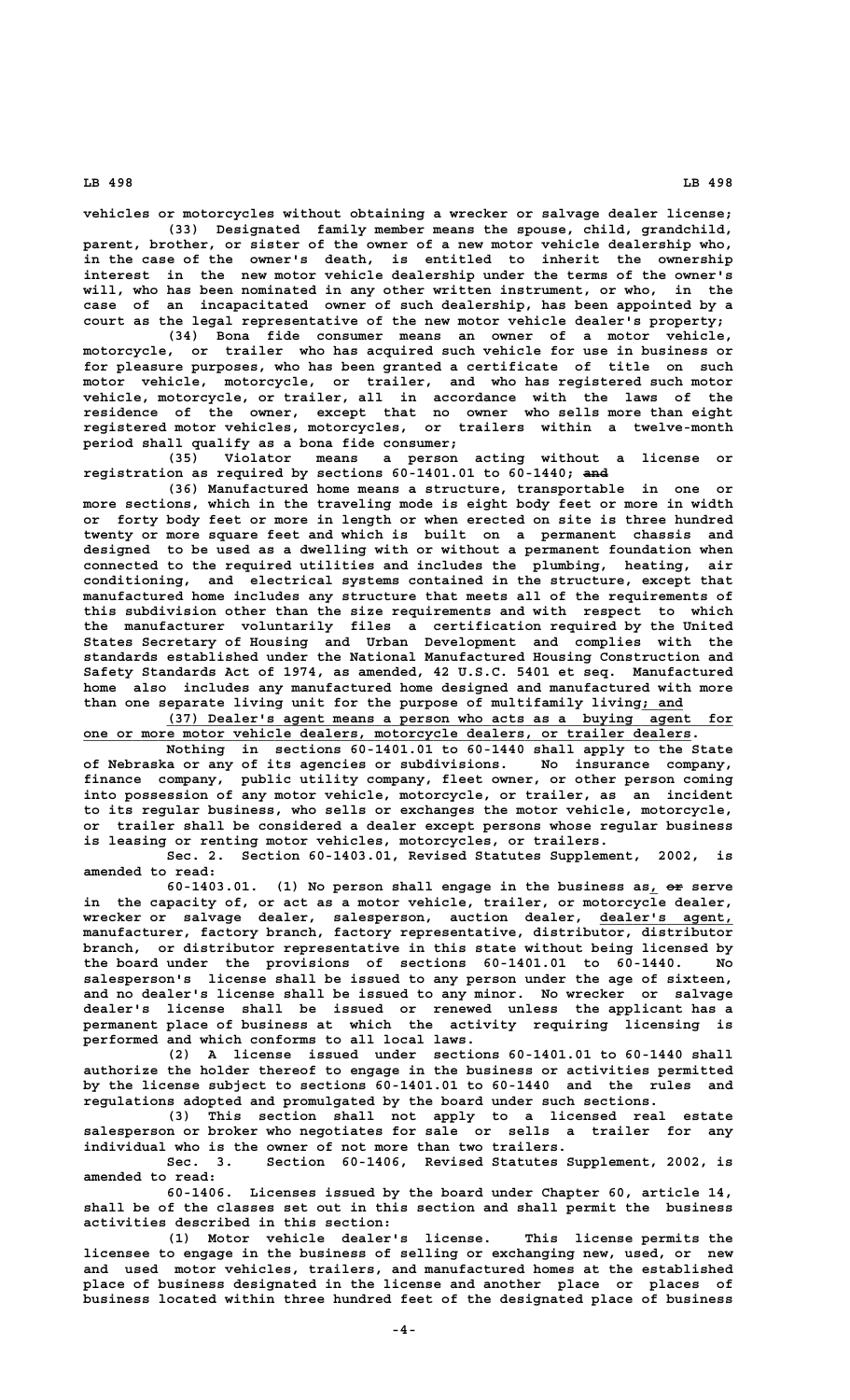**and within the city or county described in the original license. This license permits the sale of a trade-in or consignment mobile home greater than forty feet in length and eight feet in width and located at a place other than the dealer's established place of business. This license permits one person, either the licensee, if he or she is the individual owner of the licensed business, or a stockholder, officer, partner, or member of the licensee, to act as a motor vehicle, trailer, and manufactured home salesperson and the name of the authorized person shall appear on the license;**

**(2) Motor vehicle, motorcycle, or trailer salesperson license. This license permits the licensee to engage in the activities of a motor vehicle, motorcycle, or trailer salesperson. This license permits the one person named on the license to act as a salesperson;**

**(3) Manufacturer license. This license permits the licensee to engage in the activities of a motor vehicle, motorcycle, or trailer manufacturer or manufacturer's factory branch;**

**(4) Distributor license. This license permits the licensee to engage in the activities of a motor vehicle, motorcycle, or trailer distributor;**

**(5) Factory representative license. This license permits the licensee to engage in the activities of a factory branch representative;**

**(6) Factory branch license. This license permits the licensee to maintain a branch office in this state;**

**(7) Distributor representative license. This license permits the licensee to engage in the activities of a distributor representative;**

**(8) Finance company license. This license permits the licensee to engage in the activities of repossession of motor vehicles or trailers and the sale of such motor vehicles or trailers so repossessed;**

**(9) Wrecker or salvage dealer license. This license permits the licensee to engage in the business of acquiring motor vehicles or trailers for the purpose of dismantling the motor vehicles or trailers and selling or otherwise disposing of the parts and accessories of motor vehicles or trailers;**

**(10) Supplemental motor vehicle, motorcycle, or trailer dealer's license. This license permits the licensee to engage in the business of selling or exchanging motor vehicles, motorcycles, or trailers of the type designated in his or her dealer's license at a specified place of business which is located more than three hundred feet from any part of the place of business designated in the original motor vehicle, motorcycle, or trailer dealer's license but which is located within the city or county described in such original license;**

**(11) Motorcycle dealer's license. This license permits the licensee to engage in the business of selling or exchanging new, used, or new and used motorcycles at the established place of business designated in the license and another place or places of business located within three hundred feet of the designated place of business and within the city or county described in the original license. This form of license permits one person named on the license, either the licensee, if he or she is the individual owner of the licensed business, or a stockholder, officer, partner, or member of the licensee, to act as a motorcycle salesperson and the name of the authorized person shall appear on the license;**

**(12) Motor vehicle auction dealer's license. This license permits the licensee to engage in the business of selling motor vehicles and trailers. This form of license permits one person named on the license, either the licensee, if he or she is the individual owner of the licensed business, or a stockholder, officer, partner, or member of the licensee, to act as a motor vehicle auction dealer's salesperson and the name of the authorized person ——— shall appear on the license; and**

**(13) Trailer dealer's license. This license permits the licensee to engage in the business of selling or exchanging new, used, or new and used trailers and manufactured homes at the established place of business designated in the license and another place or places of business located within three hundred feet of the designated place of business and within the city or county described in the original license. This form of license** one person named on the license, either the licensee, if he or she is **the individual owner of the licensed business, or a stockholder, officer, partner, or member of the licensee, to act as a trailer and manufactured home salesperson and the name of the authorized person shall appear on the license;\_ and\_\_\_**

 **\_\_\_\_\_\_\_\_\_\_\_\_\_\_\_\_\_\_\_\_\_\_\_\_\_\_\_\_\_\_\_\_\_\_\_\_\_\_\_\_\_\_\_\_\_\_\_\_\_\_\_\_\_\_\_\_\_\_\_\_\_\_\_\_\_\_\_\_ (14) Dealer's agent license. This license permits the licensee to \_\_\_\_\_\_\_\_\_\_\_\_\_\_\_\_\_\_\_\_\_\_\_\_\_\_\_\_\_\_\_\_\_\_\_\_\_\_\_\_\_\_\_\_\_\_\_\_\_\_\_\_\_\_\_\_\_\_\_\_\_\_\_\_\_\_\_\_\_\_\_\_\_\_\_\_\_\_ act as the buying agent for one or more licensed motor vehicle dealers, \_\_\_\_\_\_\_\_\_\_\_\_\_\_\_\_\_\_\_\_\_\_\_\_\_\_\_\_\_\_\_\_\_\_\_\_\_\_\_\_\_\_\_\_\_\_\_\_\_\_\_\_\_\_\_\_\_\_\_\_\_\_\_\_\_\_\_\_\_\_\_\_\_\_\_\_\_\_ motorcycle dealers, or trailer dealers. The agent shall act in accordance** with a written contract and file a copy of the contract with the board. The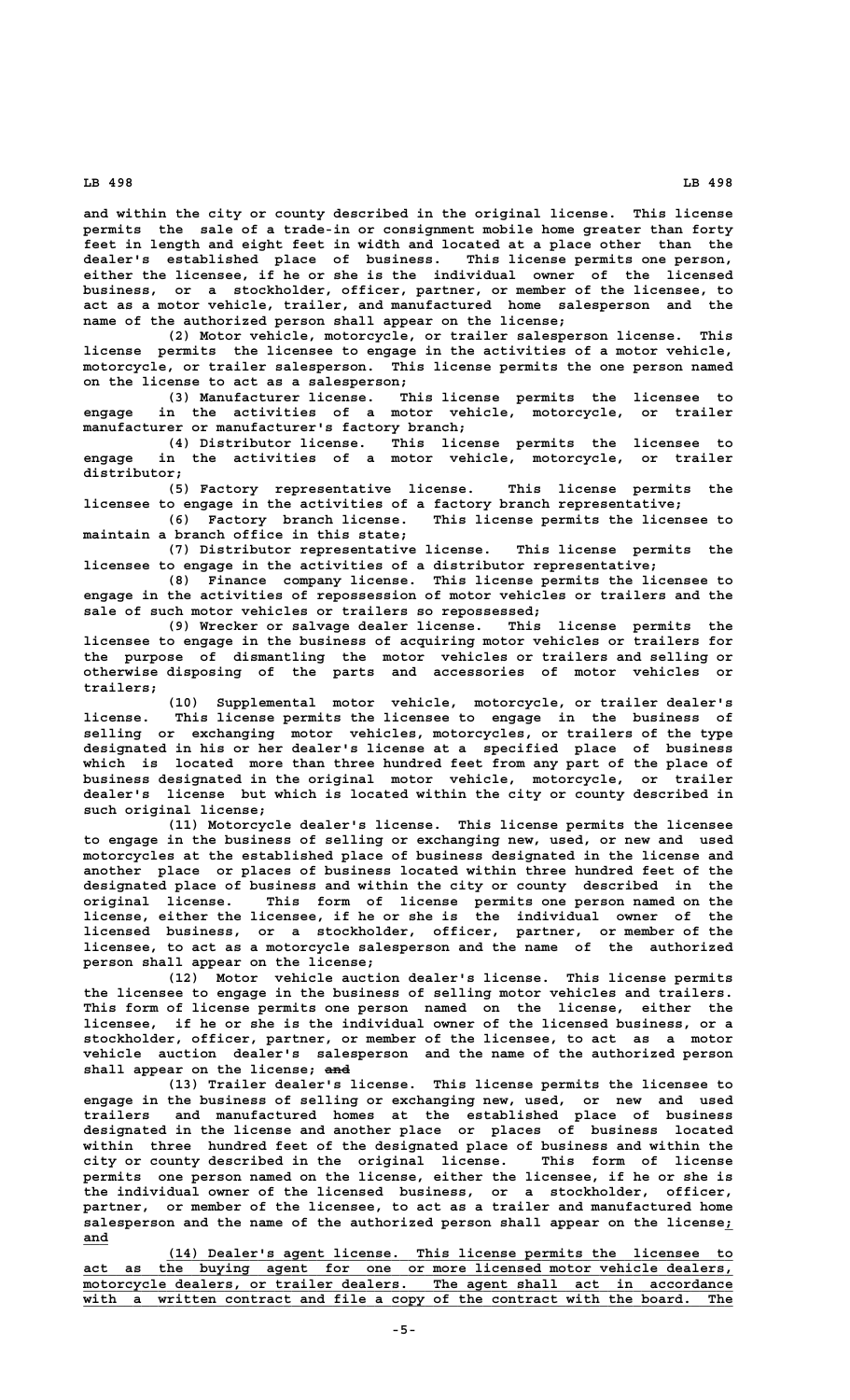**\_\_\_\_\_\_\_\_\_\_\_\_\_\_\_\_\_\_\_\_\_\_\_\_\_\_\_\_\_\_\_\_\_\_\_\_\_\_\_\_\_\_\_\_\_\_\_\_\_\_\_\_\_\_\_\_\_\_\_\_\_\_\_\_\_\_\_\_\_\_\_\_\_\_\_\_\_\_ dealer shall be bound by and liable for the actions of the agent. The \_\_\_\_\_\_\_\_\_\_\_\_\_\_\_\_\_\_\_\_\_\_\_\_\_\_\_\_\_\_\_\_\_\_\_\_\_\_\_\_\_\_\_\_\_\_\_\_\_\_\_\_\_\_\_\_\_\_\_\_\_\_\_\_\_\_\_\_\_\_\_\_\_\_\_\_\_\_ dealer's agent shall disclose in writing to each dealer with which the agent \_\_\_\_\_\_\_\_\_\_\_\_\_\_\_\_\_\_\_\_\_\_\_\_\_\_\_\_\_\_\_\_\_\_\_\_\_\_\_\_\_\_\_\_\_\_\_\_\_\_\_\_\_\_\_\_\_\_\_\_\_\_\_\_\_\_\_\_\_\_\_\_\_\_\_\_\_\_ contracts as an agent the names of all other dealers contracting with the \_\_\_\_\_\_\_\_\_\_\_\_\_\_\_\_\_\_\_\_\_\_\_\_\_\_\_\_\_\_\_\_\_\_\_\_\_\_\_\_\_\_\_\_\_\_\_\_\_\_\_\_\_\_\_\_\_\_\_\_\_\_\_\_\_\_\_\_\_\_\_\_\_\_\_\_\_\_ agent. The agent shall make each purchase on behalf of and in the name of** only one dealer and may purchase for dealers only at auctions and only from<br>licensed dealers. The agent shall not act as a licensed dealer and is not The agent shall not act as a licensed dealer and is not  **\_\_\_\_\_\_\_\_\_\_\_\_\_\_\_\_\_\_\_\_\_\_\_\_\_\_\_\_\_\_\_\_\_\_\_\_\_\_\_\_\_\_\_\_\_\_\_\_\_\_\_\_\_\_\_ authorized to sell any vehicle pursuant to this license.**

**Sec. 4. Section 60-1407, Reissue Revised Statutes of Nebraska, is amended to read:**

**60-1407. Any person desiring to apply for one or more of the types of licenses described in Chapter 60, article 14, shall submit to the board, in writing, the following required information: (1) The name and address of the applicant, if the applicant is an individual, his or her social security number, and the name under which he or she intends to conduct business. If the applicant is a partnership or limited liability company, it shall set forth the name and address of each partner or member thereof and the name under which the business is to be conducted. If the applicant is a corporation, it shall set forth the name of the corporation and the name and address of each of its principal officers; (2) the place or places, including the city or village and the street and street number, if any, where the business is to be conducted or the salesperson employed; (3) if the application is for a motor vehicle dealer's license, trailer dealer's license, or motorcycle dealer's license the name or names of the new motor vehicle or vehicles, new trailer or trailers, new motorcycle or motorcycles which the applicant has been enfranchised to sell or exchange and the name or names and address or addresses of the manufacturer or distributor who has enfranchised the applicant and a current copy of each existing franchise; (4) if the application is for any of the above-named classes of dealer's licenses, the name and address of the person who is to act as a motor vehicle, trailer, or** motorcycle salesperson under such license if issued; (5) if the application is  **\_\_\_\_\_\_\_\_\_\_\_\_\_\_\_\_\_\_\_\_\_\_\_\_\_\_\_\_\_\_\_\_\_\_\_\_\_\_\_\_\_\_\_\_\_\_\_\_\_\_\_\_\_\_\_\_\_\_\_\_\_\_\_\_\_\_\_\_\_\_ ——— for a dealer's agent, the dealers for which the agent will be buying; and (5) \_\_\_ (6) a description of the proposed place or places of business proposed to be operated in the event a license is granted together with (a) a statement whether the applicant owns or leases the proposed established place of business as defined in section 60-1401.02 and, if the proposed established place of business is leased, the applicant shall file a true and correct copy of the lease agreement, and (b) a description of the facilities for the display of motor vehicles, trailers, and motorcycles.**

**Sec. 5. Section 60-1410, Reissue Revised Statutes of Nebraska, is amended to read:**

**60-1410. The board shall prescribe the form of the license and each license shall have printed thereon the seal of its office. All licenses shall be mailed to each licensee except the license of each motor vehicle, ———————— \_\_\_\_\_\_\_\_\_\_\_ motorcycle, or trailer salesman salesperson which shall be delivered or mailed to the motor vehicle, motorcycle, or trailer dealer by whom the motor vehicle,** motorcycle, or trailer salesman salesperson is employed and be kept in the **custody and control of such dealer. It shall be the duty of each dealer to \_\_\_\_\_\_ \_\_\_\_\_\_\_ conspicuously display his or her own license or licenses in his or her place or places of business.**

**The board shall prepare and deliver a pocket card for salesmen ———————— \_\_\_\_\_\_\_\_\_\_\_\_\_\_\_\_\_\_\_\_\_\_\_\_\_\_\_\_\_\_\_ \_ salespersons, dealer's agents, factory representatives, and distributor representatives. Such card shall certify that the person whose name appears thereon is a licensed motor vehicle, motorcycle, or trailer salesman ———————— \_\_\_\_\_\_\_\_\_\_\_\_\_\_\_\_\_\_\_\_\_\_\_\_\_\_\_\_\_\_\_ salesperson, dealer's agent, factory representative, or distributor**  $r$  representative, as the case may be. Such motor vehicle or trailer salesman's  **\_\_\_\_\_\_\_\_\_\_\_\_\_ salesperson's card shall also contain the name and address of the dealer** employing  $\overline{h}$ <sup>im</sup> the salesperson.

**Sec. 6. Section 60-1411, Reissue Revised Statutes of Nebraska, is amended to read:**

 **\_\_ —————— 60-1411. If Should a motor vehicle dealer, motorcycle dealer, or** trailer dealer change changes the address of his or her place of business,  **—————— \_\_\_\_\_\_\_ ——— \_\_\_\_ ———— \_\_\_\_\_ change changes franchise, add adds another franchise, or lose loses a** franchise for sale of new motor vehicles, motorcycles, or trailers, he must  **\_\_\_\_\_\_\_\_\_\_\_\_\_\_\_\_ the dealer shall notify the board of such change within ten days prior to such change. Thereupon the license shall be corrected for the unexpired portion of the term at no additional fee except as provided in section 60-1411.01.**

 **\_\_ —————— ———————— —— If Should any motor vehicle, trailer, or motorcycle salesman be salesperson is discharged, leave his leaves his or her employer, or change his \_\_\_\_\_\_\_\_\_\_\_\_\_\_ ————— ——— \_\_\_\_\_\_\_\_\_\_\_\_\_\_\_\_\_ —————— ——— \_\_\_\_\_\_\_\_\_\_\_\_\_\_\_\_\_\_ changes his or her place of employment, the employer who last employed such ———— ———————— \_\_\_\_\_\_\_\_\_\_\_\_\_\_\_ salesman the salesperson shall forthwith return the license to the board. The —————————— \_\_\_\_\_\_\_\_\_\_\_\_\_ salesman's salesperson's pocket card shall thereupon be returned by the ———————— \_\_\_\_\_\_\_\_\_\_\_ ———————— \_\_\_\_\_\_\_\_\_\_\_ \_\_ salesman salesperson. The salesman salesperson shall be notified at his or**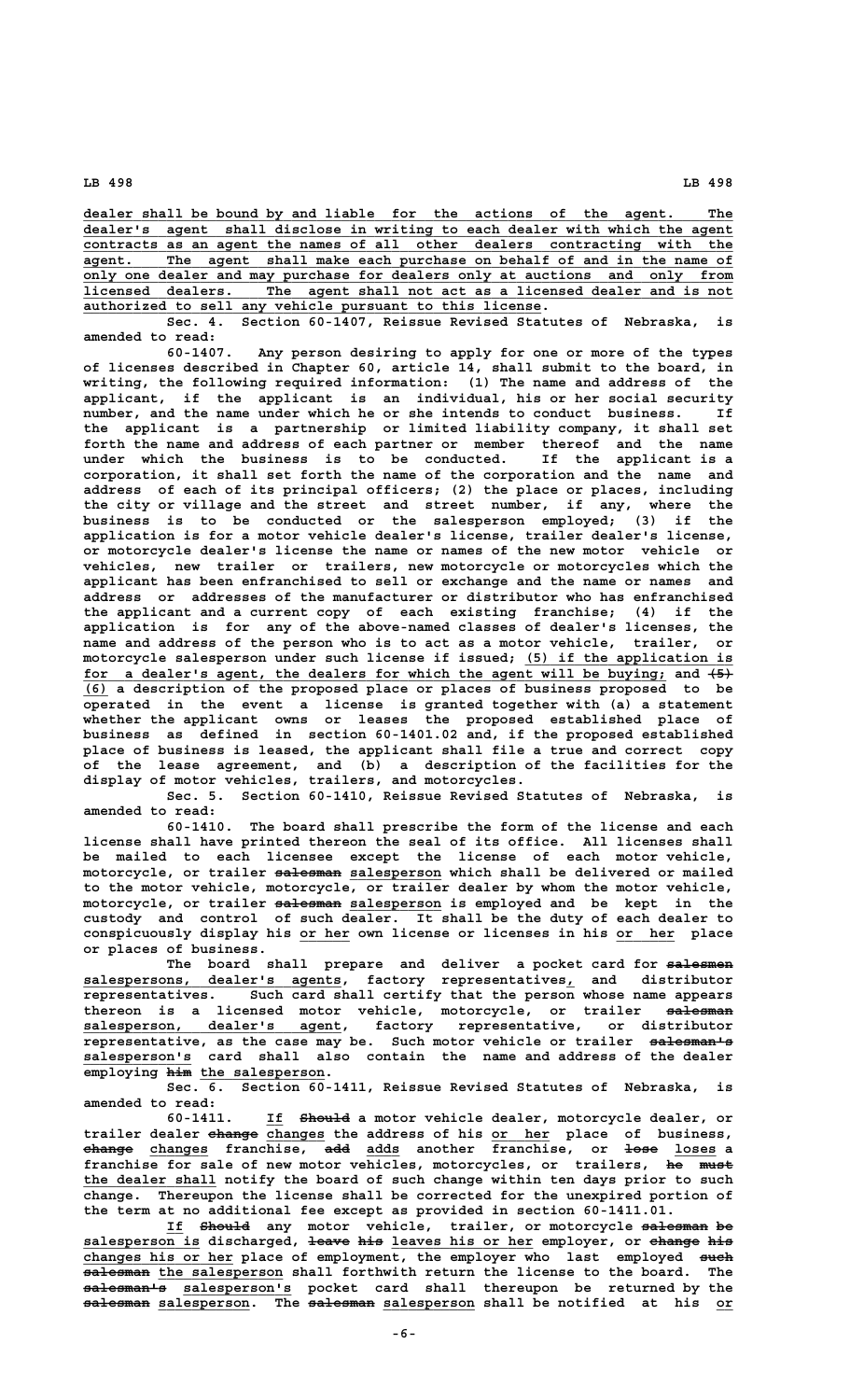**secured.**

**amended to read:**

 **\_\_\_\_\_\_\_\_\_\_\_\_\_\_\_\_\_\_\_\_\_\_\_\_\_\_\_\_\_\_\_\_\_\_\_\_\_\_\_\_\_\_\_\_\_\_\_\_\_\_\_\_\_\_\_\_\_\_\_\_\_\_\_\_\_\_\_\_ If a dealer's agent changes his or her agent's status with any \_\_\_\_\_\_\_\_\_\_\_\_\_\_\_\_\_\_\_\_\_\_\_\_\_\_\_\_\_\_\_\_\_\_\_\_\_\_\_\_\_\_\_\_\_\_\_\_\_\_\_\_\_\_\_\_\_\_\_\_\_\_\_\_\_\_\_\_\_\_\_\_\_\_\_\_\_\_ dealer, the agent shall notify the board. If the agent is no longer \_\_\_\_\_\_\_\_\_\_\_\_\_\_\_\_\_\_\_\_\_\_\_\_\_\_\_\_\_\_\_\_\_\_\_\_\_\_\_\_\_\_\_\_\_\_\_\_\_\_\_\_\_\_\_\_\_\_\_\_\_\_\_\_\_\_\_\_\_\_\_\_\_\_\_\_\_\_ contracting with any dealer, the dealer's agent license shall lapse and the \_\_\_\_\_\_\_\_\_\_\_\_\_\_\_\_\_\_\_\_\_\_\_\_\_\_\_\_\_\_\_\_\_\_\_\_\_\_\_\_\_\_\_\_\_\_\_\_\_\_\_\_\_\_\_ license and pocket card shall be returned to the board. Sec. 7. Section 60-1411.01, Revised Statutes Supplement, 2002, is \_\_\_ 60-1411.01. (1) To pay the expenses of the administration,**

**operation, maintenance, and enforcement of sections 60-1401.01 to 60-1440, the board shall collect with each application for each class of license fees not exceeding the following amounts:**

 **\_\_\_ \_\_\_\_\_\_ her last-known place of residence that his or her license has been returned to**  $\overline{\text{the}}$  board. It shall be unlawful for  $\overline{\text{him}}$  the salesperson to act as a motor vehicle, motorcycle, or trailer salesman salesperson until a new license is

 **\_\_\_ ——— (a) (1) Motor vehicle dealer's license, two hundred dollars;**

**(b) Supplemental (2) supplemental motor vehicle dealer's license, \_\_\_\_\_\_\_\_\_\_\_\_\_\_\_\_\_ ——— ——————————— ten dollars;**

(c) Motor  $\{3\}$  motor vehicle or motorcycle salesperson's license, ten  **dollars;**

 **\_\_\_\_\_\_\_\_\_\_\_\_\_\_\_\_\_\_\_\_\_\_\_\_\_\_\_\_\_\_\_\_\_\_\_\_\_\_\_\_\_\_ (d) Dealer's agent license, fifty dollars;**

(e) Motor  $\{4\}$  motor vehicle, motorcycle, or trailer manufacturer's **license, three hundred dollars;**

**(f) Distributor's (5) distributor's license, three hundred dollars; \_\_\_\_\_\_\_\_\_\_\_\_\_\_\_\_\_ ——— ————————————— (g) Factory (6) factory representative's license, ten dollars; \_\_\_\_\_\_\_\_\_\_\_ ——— ———————** (h) Distributor  $\{7\}$  distributor representative's license, ten

 **dollars;**

(i) Finance  $\{8\}$  finance company's license, two hundred dollars; (j) Wrecker (9) wrecker or salvage dealer's license, one hundred  **dollars;**

**(k) Factory (10) factory branch license, one hundred dollars; \_\_\_\_\_\_\_\_\_\_\_ ———— ———————**

(1) Motorcycle <del>(11) motorcycle</del> dealer's license, two hundred  **dollars;**

**(m) Motor (12) motor vehicle auction dealer's license, two hundred \_\_\_\_\_\_\_\_\_ ———— ———— dollars; and**

(n) Trailer  $\{13\}$  trailer dealer's license, two hundred dollars.

 $\overline{(2)}$  The  $\rightarrow$  which fees shall be fixed by the board and shall not **exceed the amount actually necessary to sustain the administration, operation, maintenance, and enforcement of sections 60-1401.01 to 60-1440.**

 **\_\_\_ (3) Such licenses, if issued, shall expire on December 31 next following the date of the issuance thereof. Any motor vehicle, motorcycle, or trailer dealer changing its location shall not be required to obtain a new license if the new location is within the same city limits or county, all requirements of law are complied with, and a fee of twenty-five dollars is paid, but any change of ownership of any licensee shall require a new application for a license and a new license. Change of name of licensee without change of ownership shall require the licensee to obtain a new license and pay a fee of five dollars. Applications shall be made each year for a new or renewal license. If the applicant is an individual, the application shall include the applicant's social security number.**

**Sec. 8. Section 60-1411.02, Revised Statutes Supplement, 2002, is amended to read:**

**60-1411.02. The board may, upon its own motion, and shall, upon a sworn complaint in writing of any person, investigate the actions of any person acting, registered, or licensed under Chapter 60, article 14, as a motor vehicle dealer, trailer dealer, motor vehicle or trailer salesperson, \_\_\_\_\_\_\_\_\_\_\_\_\_\_\_\_\_ dealer's agent, manufacturer, factory branch, distributor, factory representative, distributor representative, supplemental motor vehicle dealer, wrecker or salvage dealer, finance company, motorcycle dealer, or motor vehicle auction dealer or operating without a registration or license when such registration or license is required. The board may deny any application for a license, may revoke or suspend a license, may place the licensee or registrant on probation, may assess an administrative fine in an amount not to exceed five thousand dollars per violation, or may take any combination of such actions if the violator, applicant, registrant, or licensee including any officer, stockholder, partner, or limited liability company member or any person having any financial interest in the violator, applicant, registrant, or licensee:**

> **(1) Has had any license issued under Chapter 60, article 14, revoked or suspended and, if the license has been suspended, has not complied with the terms of suspension;**

> **(2) Has knowingly purchased, sold, or done business in stolen motor vehicles, motorcycles, or trailers or parts therefor;**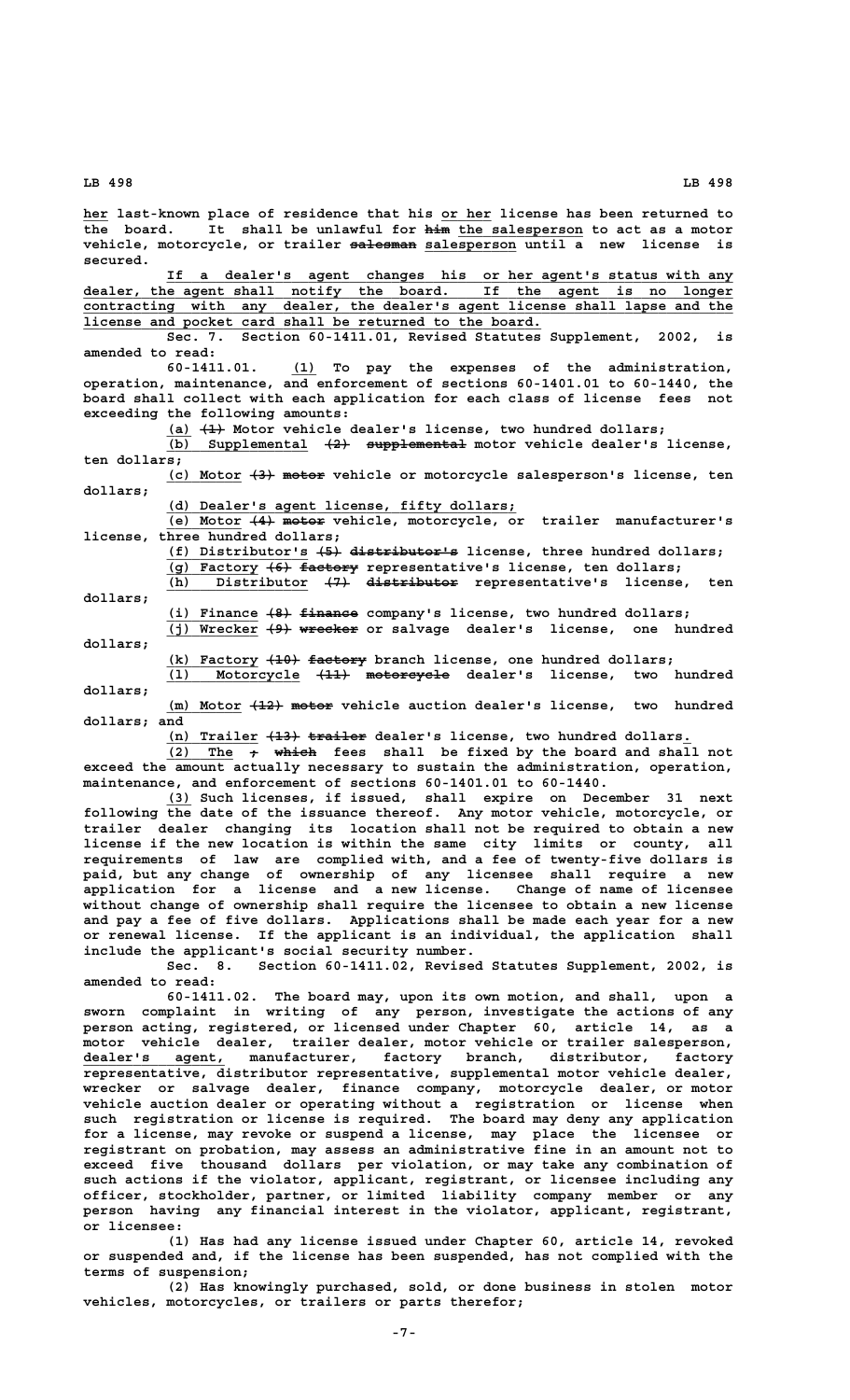**(3) Has failed to provide and maintain an established place of business;**

**(4) Has been found guilty of any felony which has not been pardoned, has been found guilty of any misdemeanor concerning fraud or conversion, or has suffered any judgment in any civil action involving fraud, misrepresentation, or conversion. In the event felony charges are pending** misrepresentation, or conversion. In the event felony charges are pending<br>against an applicant, the board may refuse to issue a license to the applicant **until there has been a final determination of the charges;**

**(5) Has made a false material statement in his or her application or any data attached to the application or to any investigator or employee of the board;**

**(6) Has willfully failed to perform any written agreement with any consumer or retail buyer;**

**(7) Has made a fraudulent sale, transaction, or repossession, or created a fraudulent security interest as defined in the Uniform Commercial Code, in a motor vehicle, trailer, or motorcycle;**

**(8) Has failed to notify the board of a change in the location of his or her established place or places of business and in the case of a salesperson has failed to notify the board of any change in his or her employment;**

**(9) Has willfully failed to deliver to a purchaser a proper certificate of ownership for a motor vehicle, trailer, or motorcycle sold by the licensee or to refund the full purchase price if the purchaser cannot legally obtain proper certification of ownership within thirty days;**

**(10) Has forged the signature of the registered or legal owner on a certificate of title;**

**(11) Has failed to comply with Chapter 60, article 14, and any orders, rules, or regulations of the board adopted and promulgated under Chapter 60, article 14;**

**(12) Has failed to comply with the advertising and selling standards established in section 60-1411.03;**

**(13) Has failed to comply with any provisions of section 60-320, Chapter 60, article 1 or 14, or the rules or regulations adopted and promulgated by the board pursuant to Chapter 60, article 14;**

**(14) Has failed to comply with any provision of Chapter 71, article 46, or with any code, standard, rule, or regulation adopted or made under the authority of or pursuant to Chapter 71, article 46;**

**(15) Has willfully defrauded any retail buyer or other person in the conduct of the licensee's business;**

**(16) Has employed any unlicensed salesperson or salespersons;**

**(17) Has failed to comply with sections 60-132 to 60-138;**

**(18) Has engaged in any unfair methods of competition or unfair or deceptive acts or practices prohibited under the Uniform Deceptive Trade Practices Act; or**

**(19) Has conspired, as defined in section 28-202, with other persons to process titles in violation of Chapter 60, article 1.**

**If the violator, applicant, registrant, or licensee is a publicly held corporation, the board's authority shall extend only to the corporation and its managing officers and directors.**

**Sec. 9. Section 60-1413, Revised Statutes Supplement, 2002, is amended to read:**

**60-1413. (1) Before the board denies any license or any registration as described in section 60-1417.02, revokes or suspends any such license or registration, places a licensee or registrant on probation, or assesses an administrative fine under section 60-1411.02, the board shall give the applicant, licensee, registrant, or violator a hearing on the matter unless the hearing is waived upon agreement between the applicant, licensee, registrant, or violator and the executive director, with the approval of the board. As a condition of the waiver, the applicant, licensee, registrant, or violator shall accept the fine or other administrative action. If the hearing is not waived, the board shall, at least thirty days prior to the date set for** the hearing, notify the party in writing. **contain an exact statement of the charges against the party and the date and place of hearing. The party shall have full authority to be heard in person or by counsel before the board in reference to the charges. The written notice may be served by delivery personally to the party or by mailing the notice by registered or certified mail to the last-known business address of** the party. If the applicant is a salesperson or dealer's agent, the board shall also notify the dealer employing or contracting with him or her or whose **employ he or she seeks to enter by mailing the notice to the dealer's last-known business address. A stenographic record of all testimony presented at the hearings shall be made and preserved pending final disposition of the**